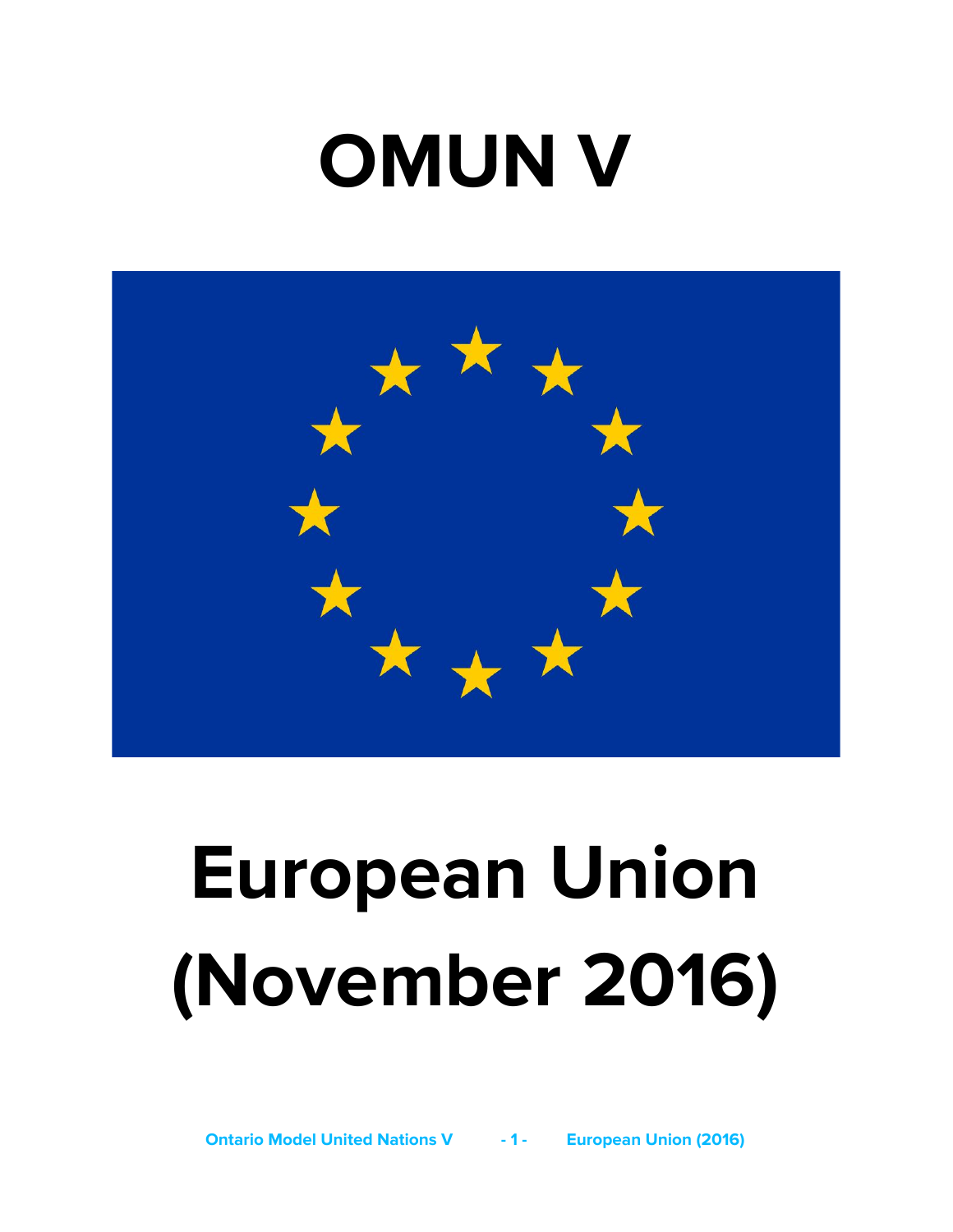

## **Chair Letter**

Dear Delegates,

Welcome to OMUN V! My name is John Papanikolaou, and I am so excited to serve as your head chair for the European Union (EU) Committee. I'll be working alongside some amazing vice chairs who will collectively form your dais. I am a grade 11 student here at Upper Canada College, and this is my third OMUN. I've had the pleasure of attending and awarding at some memorable conferences such as SSUNS (McGill), UTMUN (UofT) and HMUN (Harvard).

Having family living in the European Union (in Greece), being able to chair this committee is a real treat. Your dais has been working over the past several months to prepare for you an action-packed weekend filled with engaging debate and diplomacy.

The upcoming committee will be historical, meaning that it will take place in the past (November 2016). As such, please avoid using sources after that time period to preserve historical accuracy. The two topics that we will be addressing, the refugee crisis and Brexit, will look at some of the pivotal moments in the EU's history which have shaped the EU today. We are really looking forward to seeing each of your stances on these complex issues.

I would also like to take this opportunity to remind you of the need to submit position papers. Please ensure that they are submitted by the deadline posted on the OMUN website in order to be considered for awards. Position papers are an important way to make sure that all delegates are researched and thus increase the quality of committee as a whole (also, they're fun for the dias to read!).

On a final note, this background guide should only be a starting point for your research. To begin your external research, we would encourage each delegate to answer guiding questions at the end of each topic and to use the sources which we have included in our bibliography as well as the "additional sources" section. As well, we would encourage you to research past actions that your country has taken on the matter. We're excited to meet all of you on April 4! In the meantime, please do not hesitate to reach out to us at our committee email if you have any questions.

John Papanikolaou, Head Chair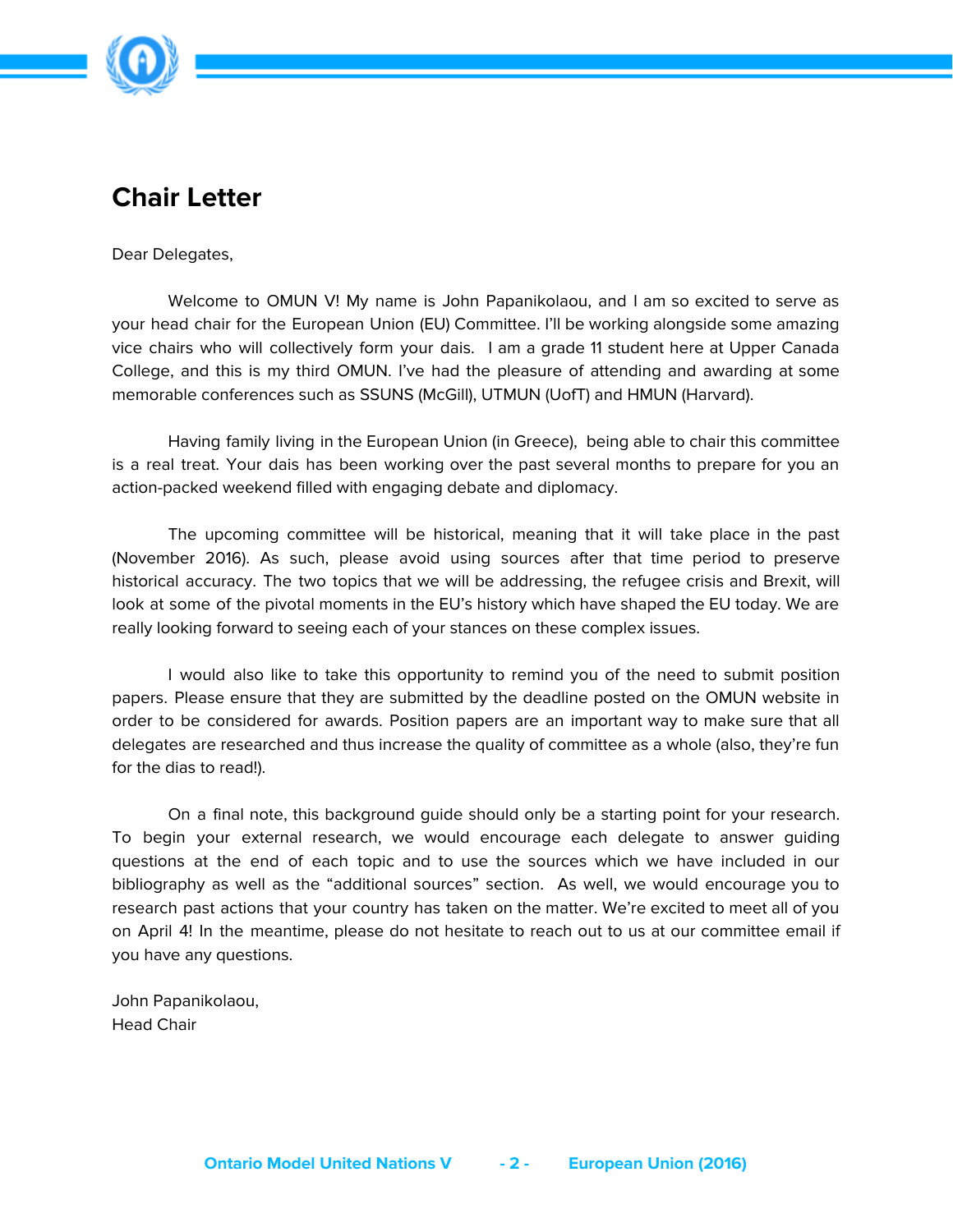

## **Topic 1: Migrant Crisis**

## **Displaced Persons**

At the end of 2015, there were 65.3 million forcibly displaced people. The top three countries of origin for these refugees are Syria, Afghanistan and Somalia, who together account for over ½ of all refugees globally. Turkey hosts the largest amount of these refugees, with 2.7 million Syrians $^1$ .

The demographic of these refugees has also changed significantly in the past decade; the amount of child refugees has more than doubled in the past decade, partially because growing numbers of children are crossing the border alone.

The committee's job on the topic of refugees is to consider the best way to manage the refugee crisis and determine the extent to which the EU should help with this crisis.

## **A Background to the Crisis**

For the past five years, Syria has been embroiled in a bloody civil war with no end in sight. Some estimates pin the death toll at a quarter million persons.<sup>2</sup> The civil war in Syria has led to a mass exodus, with the final intended destinations for many refugees being Europe, since Syrians can no longer gain legal entrance into most other Arab countries.



## Source: The Economist

This situation has led to roughly four million displaced Syrians living in Turkey, Lebanon and Jordan without secure legal status. Most are unable to work as they lack the proper legal permits, and very few have access to an education system. Past solutions such as refugee camps have failed, with only <sup>1/</sup> of Syrians living in these camps.

<sup>1</sup> World Economic Forum

<sup>2</sup> CNN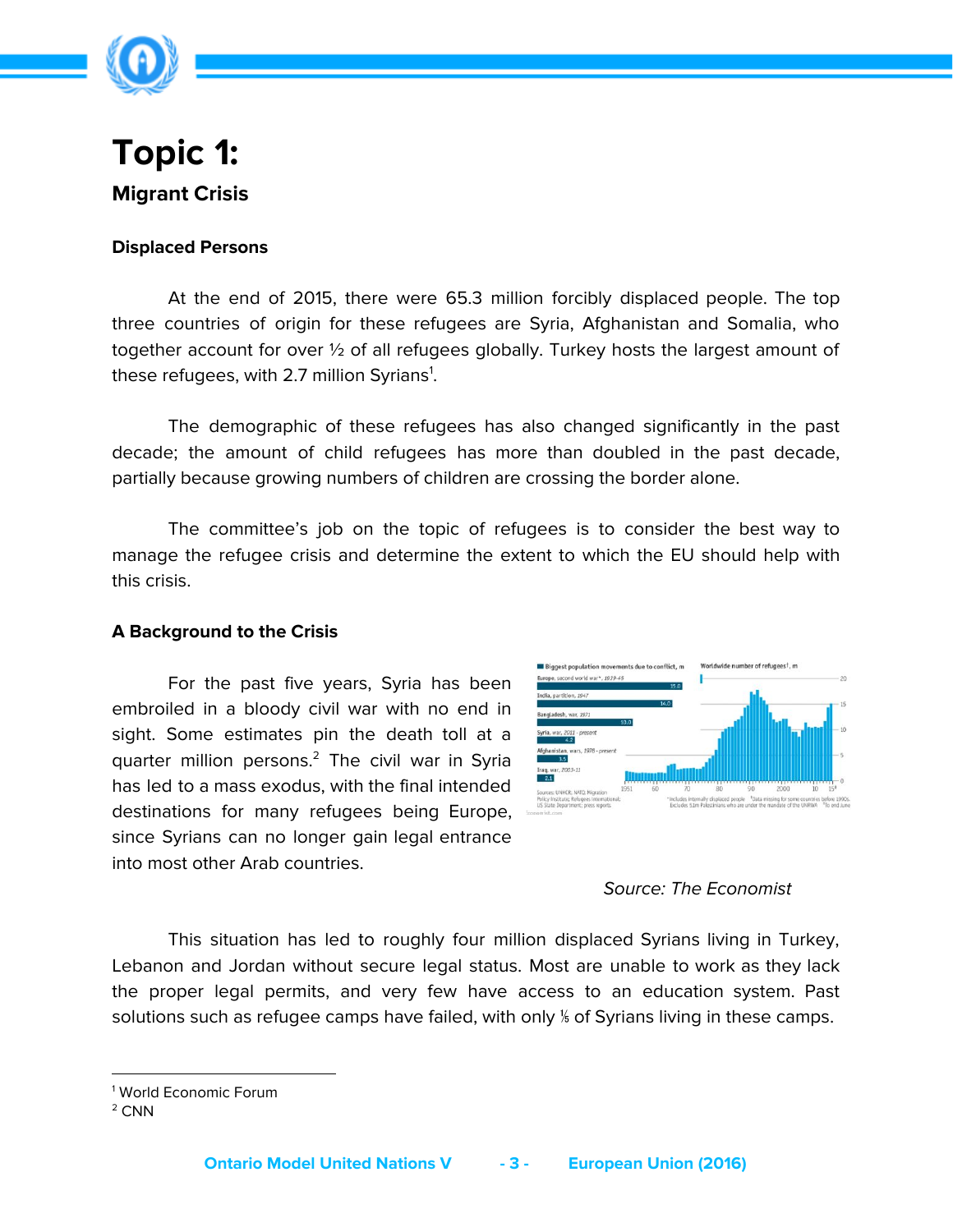

## **Origins of the Refugee and Migrant Crisis in Europe**

Roughly 370 000 refugees and migrants have arrived in Europe in 2016, predominantly through Greece and Italy.<sup>3</sup> After their bordering countries (such as Hungary) closed their borders to these refugees, routes to central Europe, which is generally the intended destination for these refugees, have become shut off. Refugees in Europe are mainly of Syrian, Afghan, Pakistani or Eritrean origin.

#### **Dangers of Travel to Europe**

The journey to Europe that most refugees experience in crossing the Mediterranean to reach Europe is far from secure. On 2 September 2015, the image of Alan Kurdi, a three-year old Syrian boy, made global headlines after his body washed up on a Turkish beach after his family attempted to travel from Turkey to the Greek island of Kos.<sup>4</sup>



Part of the reason for the increased risk that refugees now face when travelling is greater European investment in border security. Since 2011, the EU has prioritized border security, spending 2 billion euros on border security compared to 700 million on reception conditions for refugees.<sup>5</sup> Part of the reason for this increased border spending is in the rise of anti-refugee movements in countries such as Italy, who carried out 6,000 forced and voluntary deportations in 2016 alone. 6

More intense border security increases the risk of travel because it increases the reliance of refugees on human smugglers. Human smugglers are notorious for their lack of regard for the safety of the refugees which they transport. For instance, low-quality inflatable boats used for transport are often overcrowded, increasing the chance of

<sup>5</sup> World Economic Forum

 $3$  lbid.

<sup>&</sup>lt;sup>4</sup> NBC News

<sup>&</sup>lt;sup>6</sup> CNBC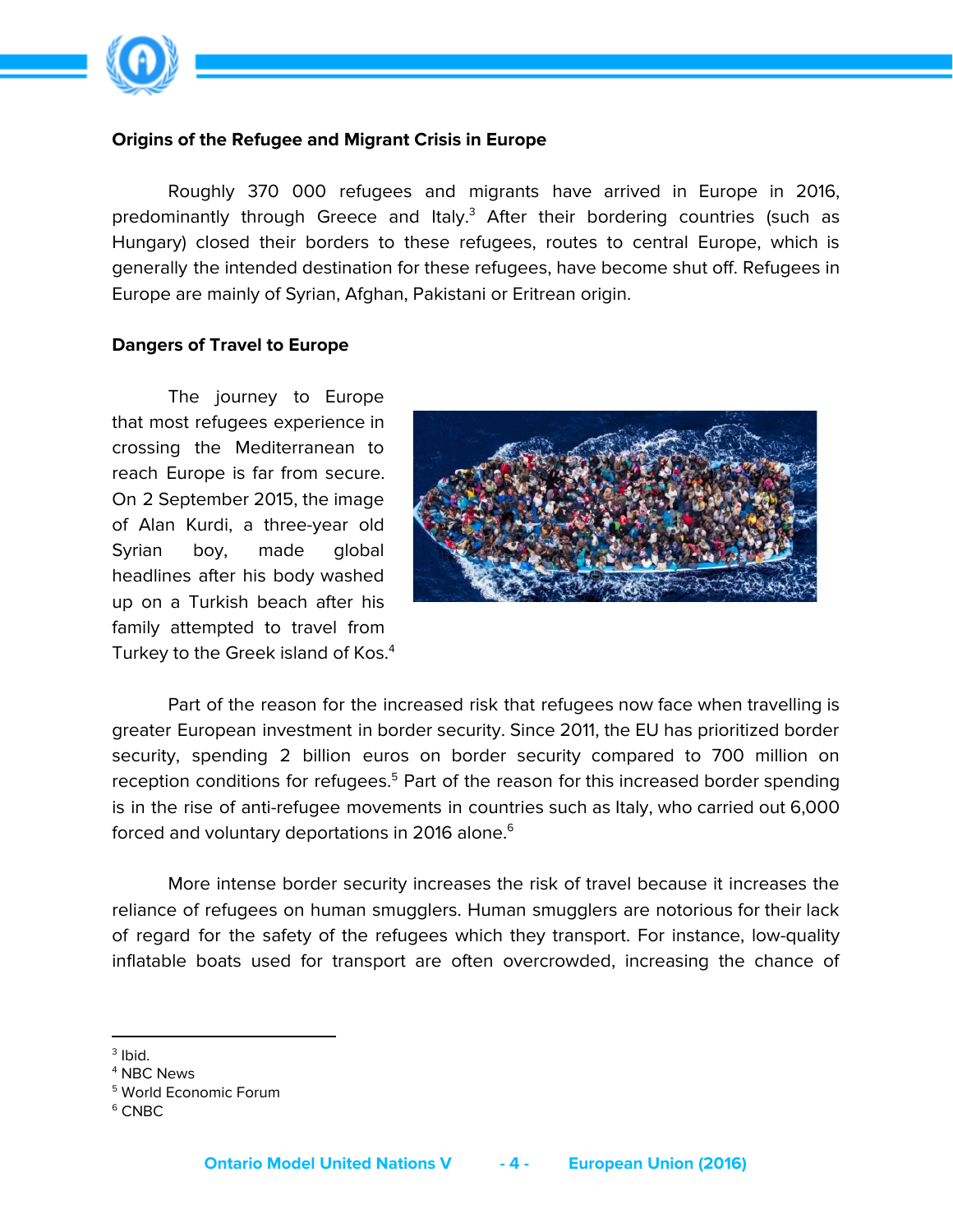

capsizing. Additionally, there have also been repeated cases of fake life jackets being distributed, equivalent to a death sentence in the case of a capsizing. $^7$ 

NGO rescue organizations, navies, and coast guards have saved the lives of countless refugees attempting to cross the Mediterranean. In cases where the boats of smugglers capsize, NGO rescue boats take on refugees, saving their lives in the process $^{\rm 8}$ Countries such as Italy, however, have tightened control on NGO sea rescues as a mechanism of deterring refugees from arriving, hence increasing the peril which refugees already experience on their journey to Europe.

## **Reluctance of Member States to Accept Refugees**

The main motivation against accepting refugees is domestic political considerations. First of all there is a dramatic rise of Islamophobia, the fear, hatred of, or prejudice against the Islamic religion or Muslims generally. Given the rise of anti-Muslim sentiments, the political parties that target to keep public support to win elections cannot make bold moves with regard to Syrian refugees.

There are many examples of Islamophobia rising in Europe.

-A 2016 study shows that forty-nine percent of people in Britain did not want to accept refugees while only 20 percent agreed to accept more refugees.

-A recent poll shows that only 22 percent of Germans believe that Islam belongs to their country, and an overwhelming 61 per cent agreed that Islam does not belong to Germany.

-In France, the legislators passed bills limiting Muslims in the public sphere and the French National Front leader, Marine le Pen, has recently targeted Muslims on several occasions.

-In November 2015, Hungarian Prime Minister Viktor Orban said that "terrorists have exploited mass migration by mingling in European societies."

Second, the uphill trajectory of far-right parties makes the open-door policies even more difficult as mainstream political parties are concerned to lose the social base to the far right alternatives. Delegates should keep these two main causes in mind as they debate this issue.

<sup>7</sup> World Health Organization

<sup>&</sup>lt;sup>8</sup> The Guardian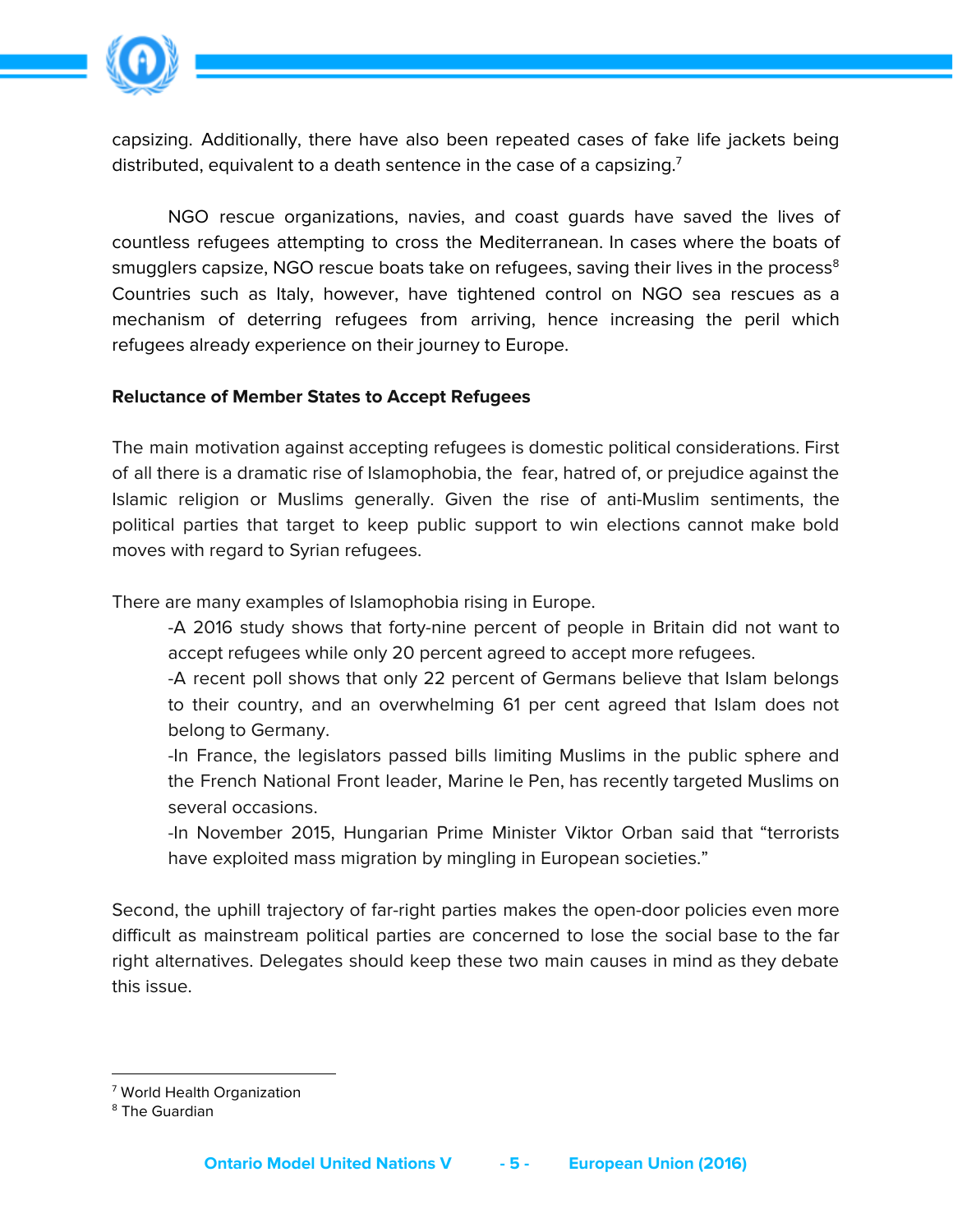

## **Questions to Consider**

- 1. How will the EU balance sovereignty concerns of some member states while balancing the need to settle refugees?
- 2. What actions should the EU take regarding refugee travel across the Mediterranean?
- 3. Does the EU have an obligation to help with the crisis?
- 4. How does your country's domestic policy inform your stance on the migrant crisis?

## **Works Cited:**

"Smugglers Jailed In Turkey Over Death Of Syrian Toddler Aylan Kurdi". 2016. NBC News.

[https://www.nbcnews.com/storyline/europes-border-crisis/smugglers-jailed-turkey-over-d](https://www.nbcnews.com/storyline/europes-border-crisis/smugglers-jailed-turkey-over-death-syrian-toddler-aylan-kurdi-n531711) [eath-syrian-toddler-aylan-kurdi-n531711](https://www.nbcnews.com/storyline/europes-border-crisis/smugglers-jailed-turkey-over-death-syrian-toddler-aylan-kurdi-n531711).

Ellyatt, Holly. 2018. "'Pack Your Bags,' Italy's New Leaders Tell 500,000 Illegal Migrants — But It'll Cost Them". CNBC.

[https://www.cnbc.com/2018/06/04/pack-your-bags-italys-new-leaders-tell-500000-illegal](https://www.cnbc.com/2018/06/04/pack-your-bags-italys-new-leaders-tell-500000-illegal-migrants--but-itll-cost-them.html) [-migrants--but-itll-cost-them.html.](https://www.cnbc.com/2018/06/04/pack-your-bags-italys-new-leaders-tell-500000-illegal-migrants--but-itll-cost-them.html)

"Fake Lifejackets Play A Role In Drowning Of Refugees". 2016. Bulletin Of The World Health Organization 94 (6): 411-412. doi:10.2471/blt.16.020616.

Tondo, Lorenzo. 2019. "Mediterranean Will Be 'Sea Of Blood' Without Rescue Boats, UN Warns". The Guardian.

[https://www.theguardian.com/world/2019/jun/09/mediterranean-sea-of-blood-migrant-ref](https://www.theguardian.com/world/2019/jun/09/mediterranean-sea-of-blood-migrant-refugee-rescue-boats-un-unhcr) [ugee-rescue-boats-un-unhcr](https://www.theguardian.com/world/2019/jun/09/mediterranean-sea-of-blood-migrant-refugee-rescue-boats-un-unhcr).

"What Is Islamophobia?". 2020. Open Society Foundations.Org. [https://www.opensocietyfoundations.org/explainers/islamophobia-europe.](https://www.opensocietyfoundations.org/explainers/islamophobia-europe)

"Testing The Argument Beyond The Scope Of The Study". 2019. Alien Citizens, 183-205. doi:10.1017/9781108692649.008.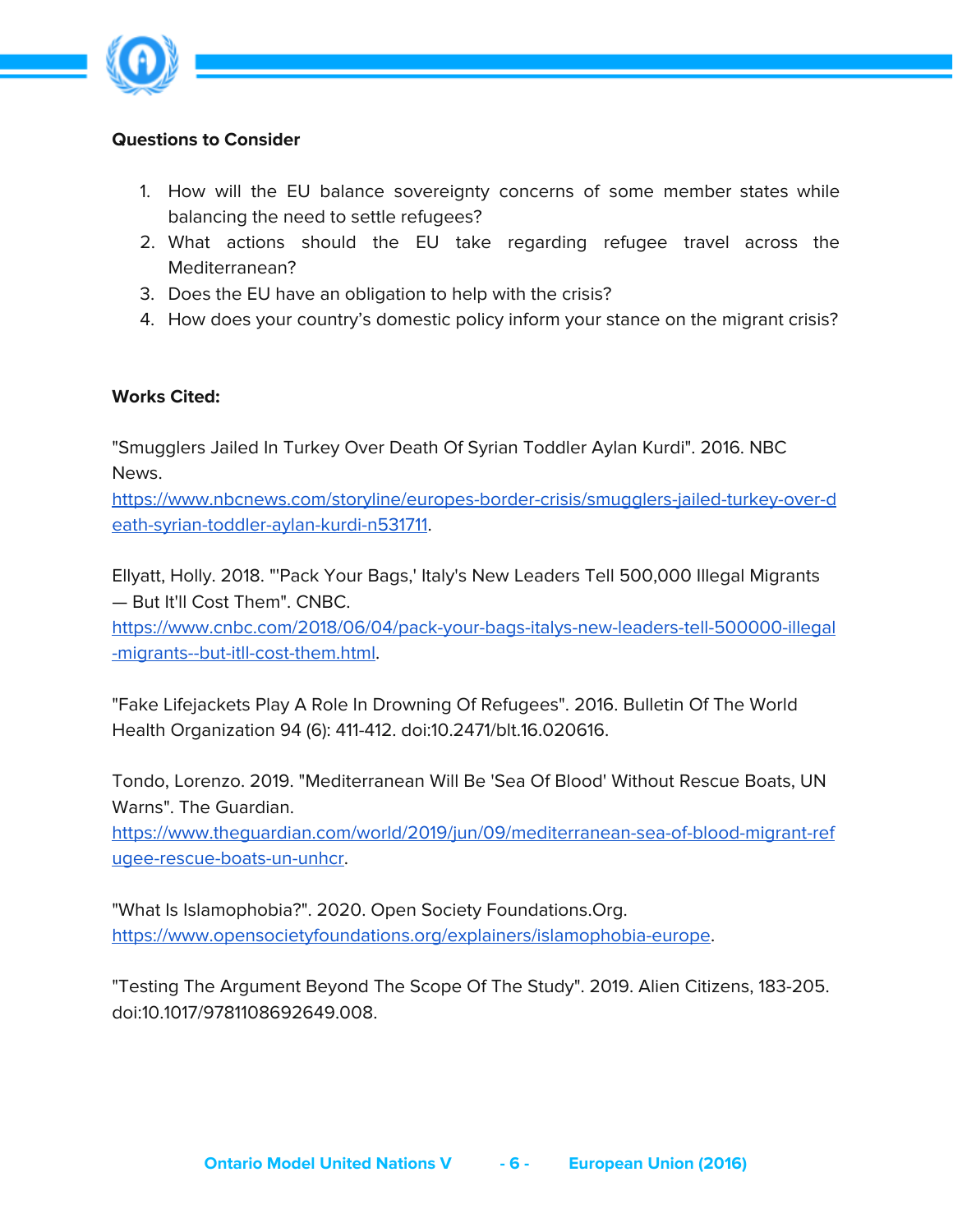

## **Topic 2: Brexit**

## **Background Information:**

Fueled by the migrant crisis and the recent economic trouble in the European Union, there has been a dramatic increase of anti-EU parties. Although Eurosceptisim have existed for many decades, the combined effects of the 2009 recession, the debt crisis and high levels of unemployment in Southern European states have stoked the fire of deep mistrust against European integration. In addition, rising nationalism in member states makes it imperative that the EU take concrete action to reform itself for its survival and the wellbeing of the 500 million Europeans it represents. 9

This scepticism has found its hearth in Anti-EU parties, or political parties with fundamental policies that oppose European integration. 10 Notable anti-EU parties include the United Kingdom Independence Party (UKIP), the Freedom Party of Austria, and the National Front in France<sup>11</sup>. Historically, euroscepticism has played a significant role in severely hindering the process to European connectivity and the formation of the EU. The Maastricht Treaty in 1992, which created the European Union, was rejected by Denmark and France only narrowly passed it with 51% of the vote in favor. 12



#### **Eurosceptic Ideologies:**

It is important to note that there are two types of Eurosceptic Ideologies: hard and soft.<sup>13</sup> Hard euroscepticism is the complete and outright rejection of European Union as a

<sup>9</sup> Encyclopaedia Britannica

<sup>&</sup>lt;sup>10</sup> Foundation Robert Schuman

<sup>11</sup> Sussex European Institute

<sup>12</sup> Encyclopaedia Britannica

<sup>&</sup>lt;sup>13</sup> Ibid.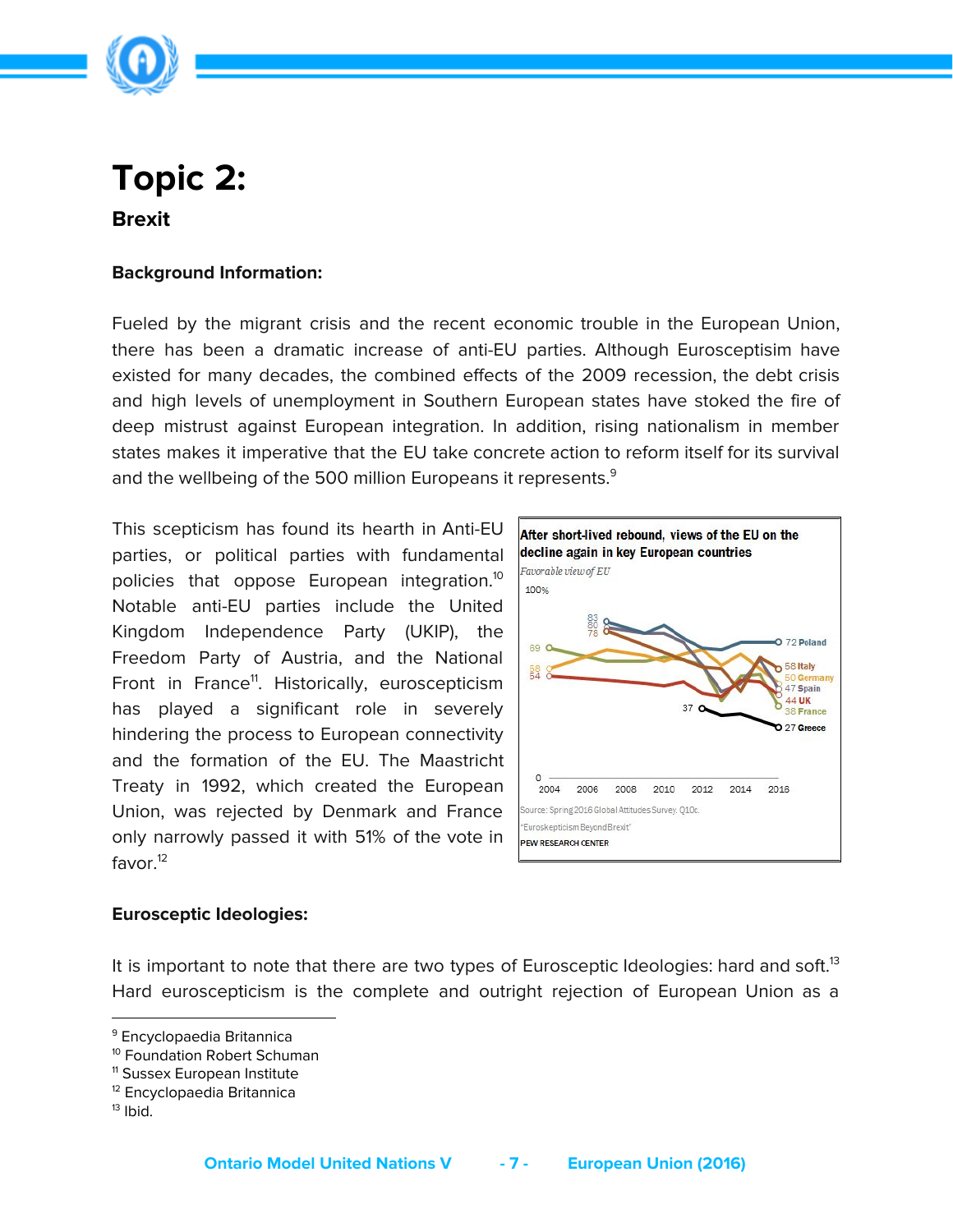

mechanism for European political and economic integration. Hard Eurosceptic believers oppose their countries from joining the EU and strongly support their country to leave the EU. Soft eurosceptics take a more moderate approach. They are not completely opposed to the idea of European integration. They prefer to observe changes to policy and national interests and make their decisions from there. Euroscepticism is found in all political parties and groups across the spectrum, both left-wing and right-wing though the majority is found in populist parties. Although they criticise the EU for many of the same reasons, Eurosceptic left-wing populists focus more on economic issues while Eurosceptic right-wing populists focus more on nationalism and immigration. The rise in radical right-wing parties since the 2000s is strongly linked to a rise in Euroscepticism.

#### **Brexit:**



British Prime Minister David Cameron decided to truly define his country's complex relationship to the European Union as well as address the rising number of Eurosceptic sentiment in the UK. PM Cameron outlined his goals in a letter to European Council President Donald Tusk in November 2015, and an agreement was reached in February

2016. A referendum was scheduled for 2016 as to whether Great Britain will continue to be a part of the European Union. On June 23, 2016, 52 percent of British people voted to leave the EU. Eurosceptic parties in Europe harped on this sudden and unexpected victory, promising to hold referendums in their own countries.

## **Economic Concerns:**

There is strong evidence concluding that the recent fall in popularity of the EU has also had a lot to do with the worsening economic situation caused by the mishandling and overextension of resources during the migrant crisis, the economic recession of 2009, and the resulting debt and unemployment crises.<sup>14</sup> Throughout the history of the EU, there has been a strong correlation between the Gross Domestic Product (GDP) of a member state and



<sup>&</sup>lt;sup>14</sup> European Central Bank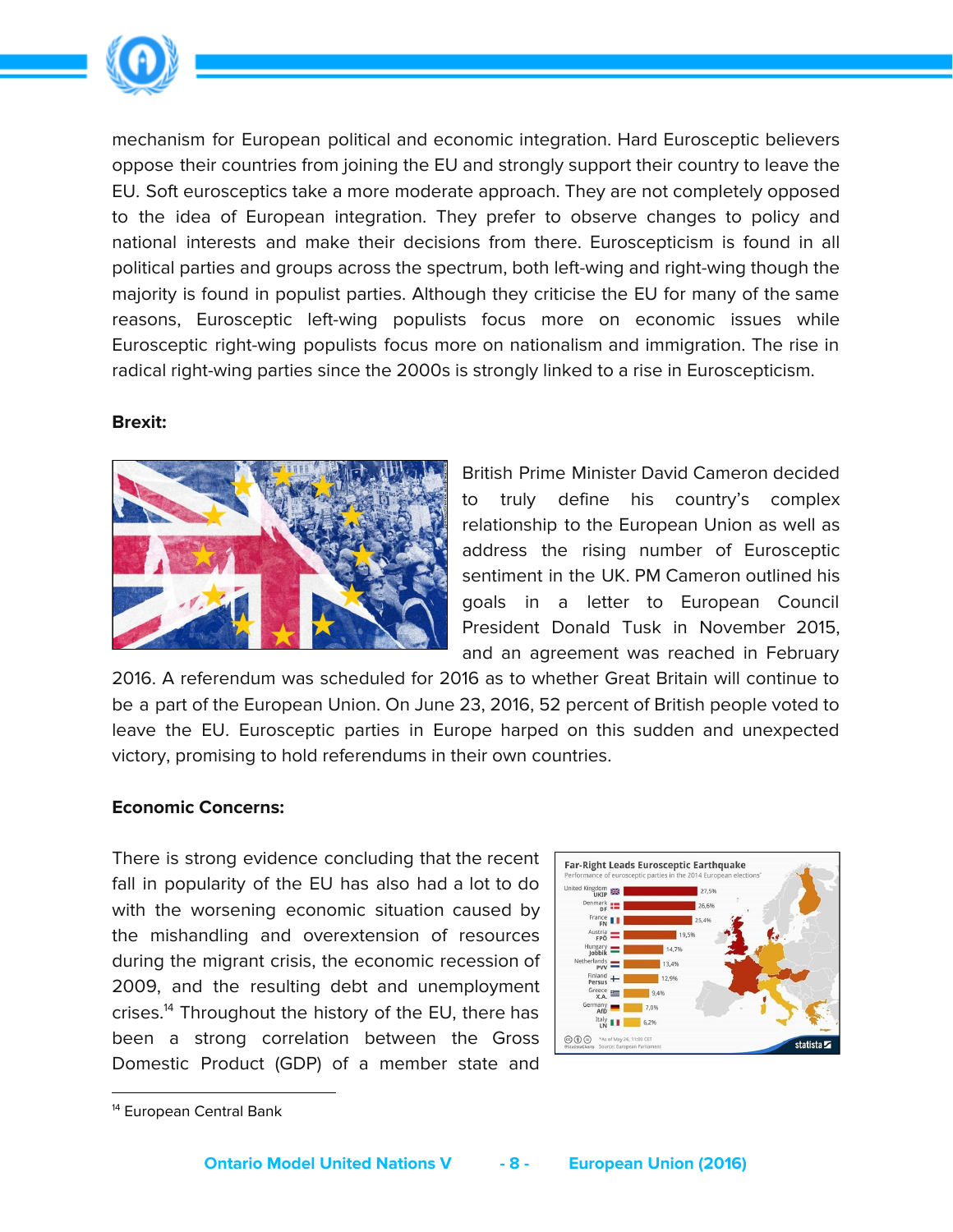

public opinion about the EU, with lower or shrinking GDPs associated with more Euroscepticism and vice versa. This correlation, as well as the connection between high unemployment and anti-EU sentiments, prove that domestic concerns can contribute to Euroscepticism as a whole as the EU is built on the promise of a better, more united Europe that works to help Europe thrive. However, "the long years of the European economic crisis may have provoked a fading of "output legitimacy" and a blossoming of contestation against the EU." Another interesting note is that non-EU nations have a much more positive view of the EU than actual member states, mainly because they do not experience the economic impacts of regional integration.

## **Trade Agreements:**

Now that the United Kingdom is committing to triggering Article 50 and exiting the European Union, it will no longer be party to any of the trappings and agreements that Member States are bound to.<sup>15</sup> Instead, the UK will be treated as just another non-EU country, with which an EU-UK trade agreement must be negotiated. Since EU countries are the UK's largest trading partners by such a huge margin, there is virtually universal consensus among economists and world leaders that Brexit will hurt the British and European economies. The question is however: to what extent is the damage?



<sup>15</sup> United Kingdom, House of Commons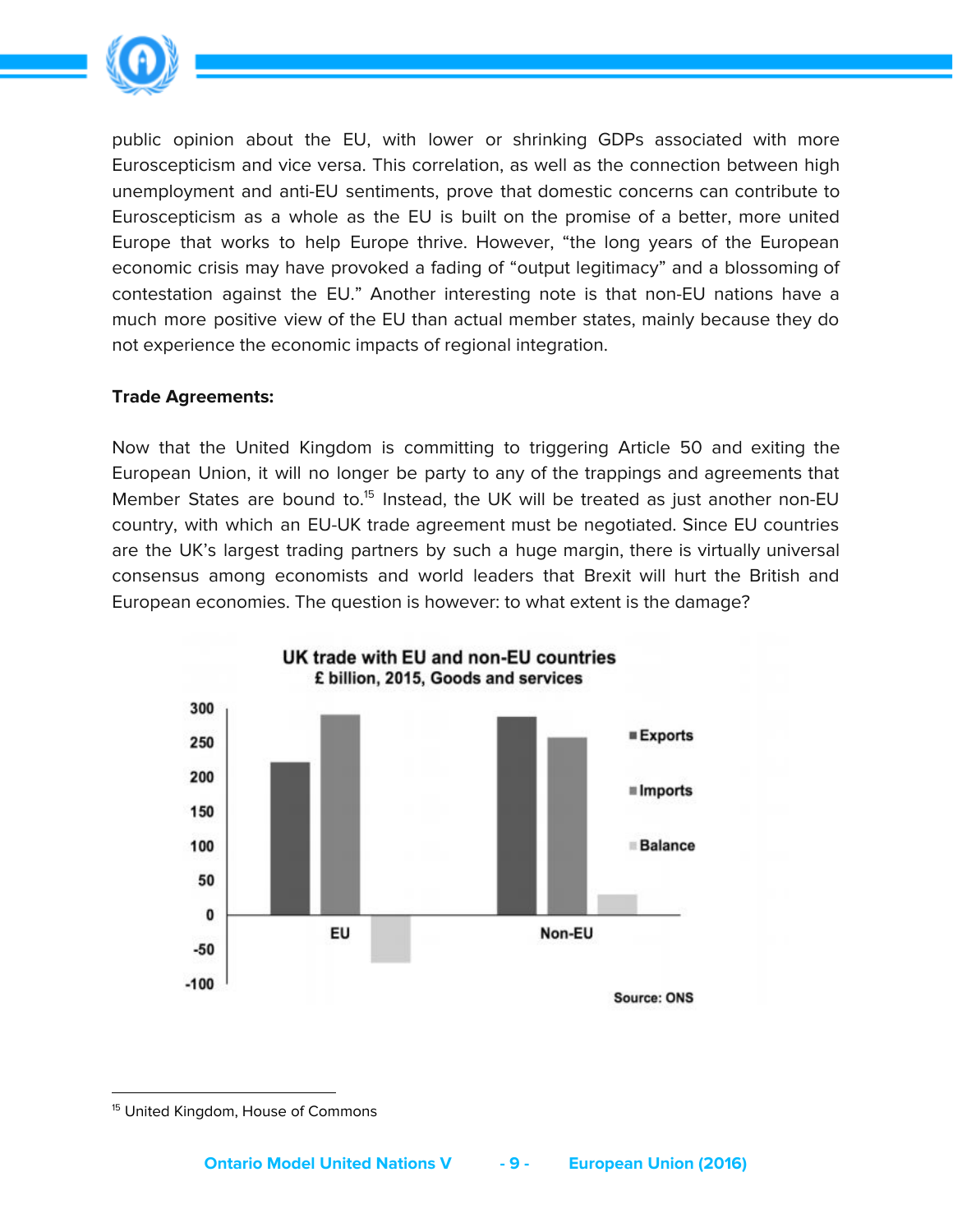

The goal of the British government in negotiating a trade deal post-Brexit is to retain access to the European Single Market, which would help weather the worst effects of a Brexit. However, maintaining access to the single market will prove difficult and problematic in many respects. The British government wishes to maintain autonomy in many areas (e.g. immigration, trade policy), as one of the key motivators of the Vote Leave campaign was the notion of "taking our country back". Therefore, access to the single market will need to be balanced with other UK priorities, such as "free movement of people, contributions to the EU budget, the extent to which the UK needs to adopt EU rules and the extent of UK influence over those rules."

## **Hard or Soft Brexit?:**

Current scenarios fall somewhere between two extremes: what have been coined a "hard Brexit" and a "soft Brexit". In terms of trade, a hard Brexit would pull the UK out of all existing EU agreements and mechanisms, including the European Single Market and the Customs Union. This approach is advocated by hardline leaders of the Leave campaign, who argue that a hard Brexit would give the UK the most autonomy and control over its own affairs. The UK would not be subject to freedom of movement or any EU regulations. Advocates of this approach also argue that a hard Brexit



would not be disastrous for trade, as trade with EU countries would therefore fall back on World Trade Organization (WTO) rules. It is unclear if the UK would simply inherit its prior rules as a EU member and change them afterwards, or if the process is more arduous—the WTO procedure here is unclear. Most economic analyses conclude that falling back on WTO rules would also prove the most mutually harmful to both European and British economies. 16

A soft Brexit would entail abiding by EU regulations to some degree, paying some EU dues, and respecting the four freedoms in return for "unfettered access to the European Single Market." However, the UK would lose its privileges as a Member State, losing representatives in the European Parliament, on the European Commission, etc. It would

<sup>16</sup> Independent.co.uk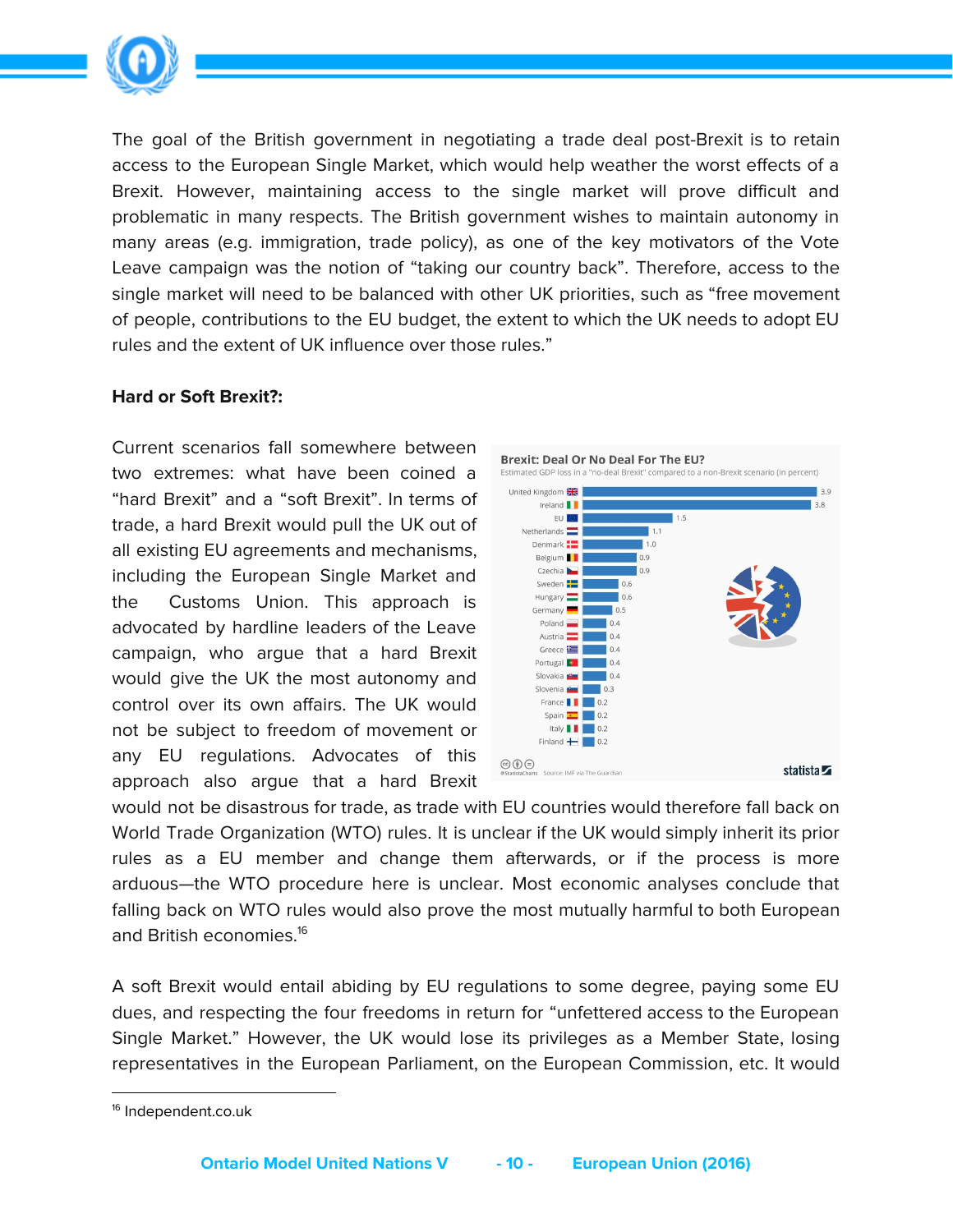

therefore have no say in the legislation process of the EU—on laws that may apply to the UK itself. This soft Brexit could be achieved by joining the European Economic Area, which effectively brings some non-EU states into the single market.

A good example of this case is Norway, which many see as a possible model for future UK-EU relations. Norway is part of the European Single Market through the EEA, and participates in selected EU programs. In return, it pays dues for both the EEA and whichever programs it chooses to participate in. It also applies approximately 21% of all existing EU regulations, but has no vote or representation in EU institutions. Similar issues would have to be negotiated by the UK.



set its own external tariffs.

## **Questions to Consider:**

1. What changes to your nation want to see in the functioning of the EU?

2. What steps does the EU need to take in terms of negotiating a Brexit deal with the UK?

3. To what extent will the UK access the single market, and what kind of bargaining chips will be

given up in return?

4. To what extent will the UK continue abiding by EU laws and regulations?

5. Will the UK follow a model for Brexit? If so, which one?

A middle ground between a hard and soft Brexit may be a free trade agreement (FTA) between the European Union and the UK. This presents a more moderate option, as it would likely represent "less access to the Single Market but also fewer obligations in terms of accepting free movement of people and making a contribution to the EU budget." Any exports to the EU would still have to comply with relevant regulations, but leaving the customs union would allow the UK to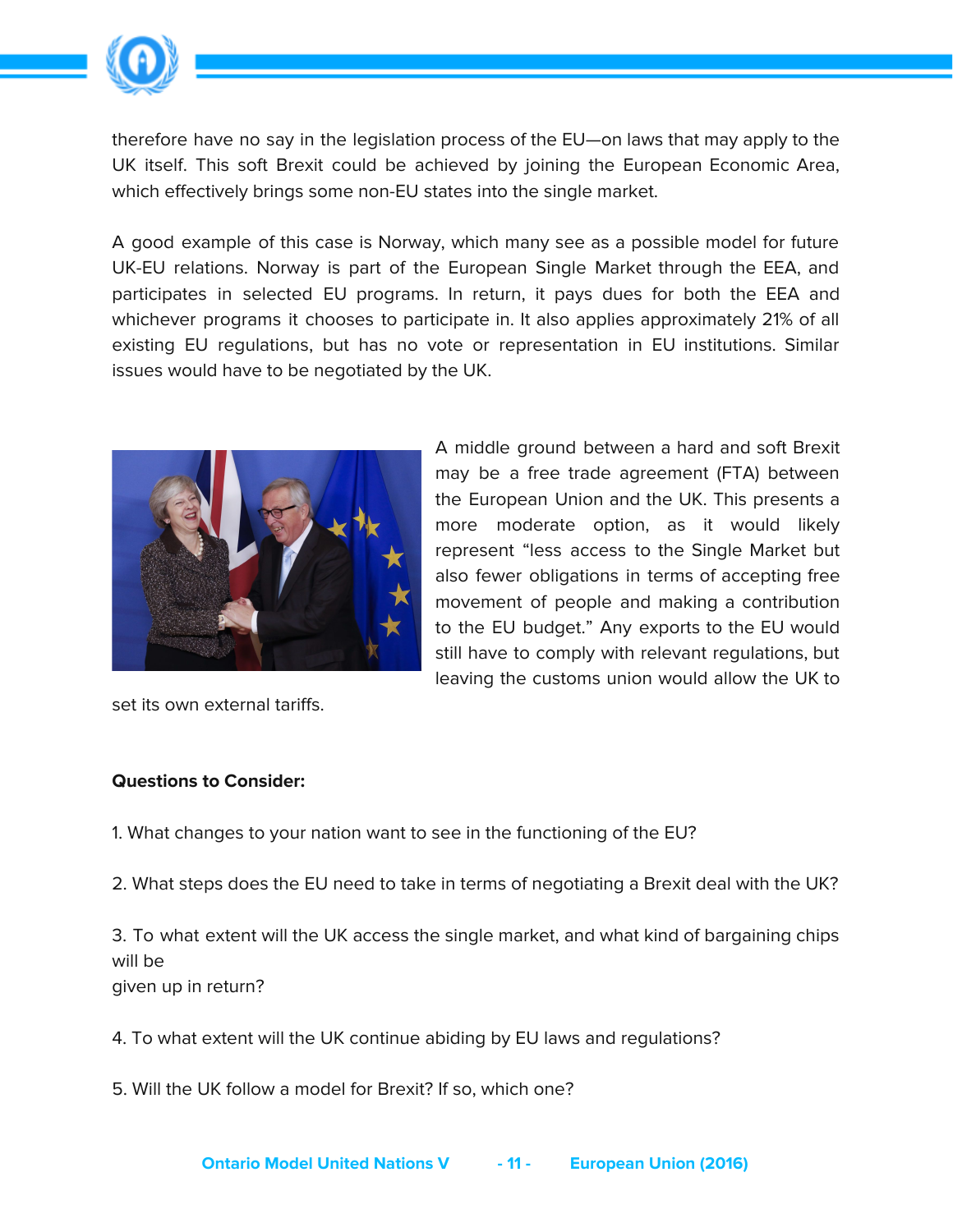

## **Works Cited:**

2020. Ecb.Europa.Eu. [https://www.ecb.europa.eu/pub/pdf/scpwps/ecbwp1815.en.pdf?a92b34242be422b2d27](https://www.ecb.europa.eu/pub/pdf/scpwps/ecbwp1815.en.pdf?a92b34242be422b2d279b27105d-490cb) [9b27105d-490cb](https://www.ecb.europa.eu/pub/pdf/scpwps/ecbwp1815.en.pdf?a92b34242be422b2d279b27105d-490cb).

"Euroscepticism And Europhobia: The Threat Of Populism". 2015. Robert-Schuman.Eu. [https://www.robert-schuman.eu/en/european-issues/0375-euroscepticism-and-europhobi](https://www.robert-schuman.eu/en/european-issues/0375-euroscepticism-and-europhobia-europe-under-the-test-of-populism) [a-europe-under-the-test-of-populism](https://www.robert-schuman.eu/en/european-issues/0375-euroscepticism-and-europhobia-europe-under-the-test-of-populism).

"Euroscepticism | Politics". 2020. Encyclopedia Britannica. [https://www.britannica.com/topic/Euroskepticism.](https://www.britannica.com/topic/Euroskepticism)

"EU In Figures | European Union". 2016. European Union. [https://europa.eu/european-union/about-eu/figures/living\\_en](https://europa.eu/european-union/about-eu/figures/living_en).

"The Difference Between 'Hard' And 'Soft' Brexit". 2016. The Independent. [https://www.independent.co.uk/news/uk/politics/brexit-hard-soft-what-is-the-difference-u](https://www.independent.co.uk/news/uk/politics/brexit-hard-soft-what-is-the-difference-uk-eu-single-market-freedom-movement-theresa-may-a7342591.html) [k-eu-single-market-freedom-movement-theresa-may-a7342591.html](https://www.independent.co.uk/news/uk/politics/brexit-hard-soft-what-is-the-difference-uk-eu-single-market-freedom-movement-theresa-may-a7342591.html).